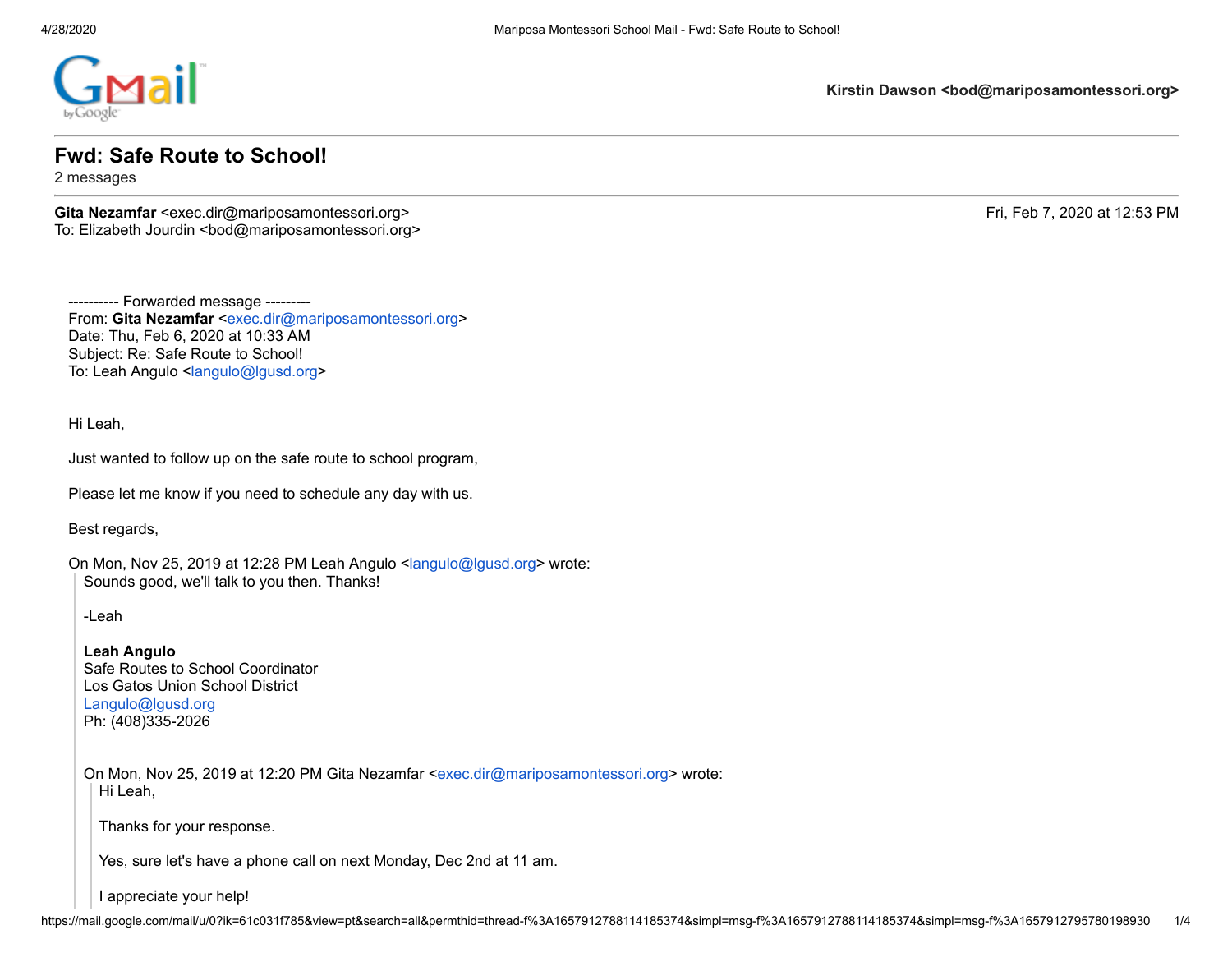On Mon, Nov 25, 2019 at 10:52 AM Leah Angulo <[langulo@lgusd.org](mailto:langulo@lgusd.org)> wrote: Hi Gita,

I've cc'd Safe Routes Executive Director, Patty Charles, on this email. We have a few ideas on how we could possibly tie in Mariposa Montessori School into the SR2S curriculum. Do you have time for a phone call next Monday, December 2nd at 11am? We'd love to discuss how we can help.

Let me know, thank you!

Best, Leah

**Leah Angulo** Safe Routes to School Coordinator Los Gatos Union School District [Langulo@lgusd.org](mailto:Langulo@lgusd.org) Ph: (408)335-2026

On Thu, Nov 21, 2019 at 12:22 PM Gita Nezamfar <[exec.dir@mariposamontessori.org>](mailto:exec.dir@mariposamontessori.org) wrote: Hello Leah,

I have been trying to contact Los Gatos School District to add our school name for participation to Safe Route to School Program but I have not been successful.

Can you please help me and guide me on how Mariposa Montessori School can be added as a participant for Safe Route to School Program?

Thanks a lot for your time in advance.

Best regards,

Gita Nezamfar Executive Director Mariposa Montessori School [16548 Ferris Avenue](https://www.google.com/maps/search/16548+Ferris+Avenue+Los+Gatos,+CA+95032?entry=gmail&source=g) [Los Gatos, CA 95032](https://www.google.com/maps/search/16548+Ferris+Avenue+Los+Gatos,+CA+95032?entry=gmail&source=g)

[www.mariposamontessori.org](http://www.mariposamontessori.org/) Ph #: 408 356-8816 Fax #: 408 356-8826

-- Gita Nezamfar Executive Director Mariposa Montessori School [16548 Ferris Avenue](https://www.google.com/maps/search/16548+Ferris+Avenue+Los+Gatos,+CA+95032?entry=gmail&source=g)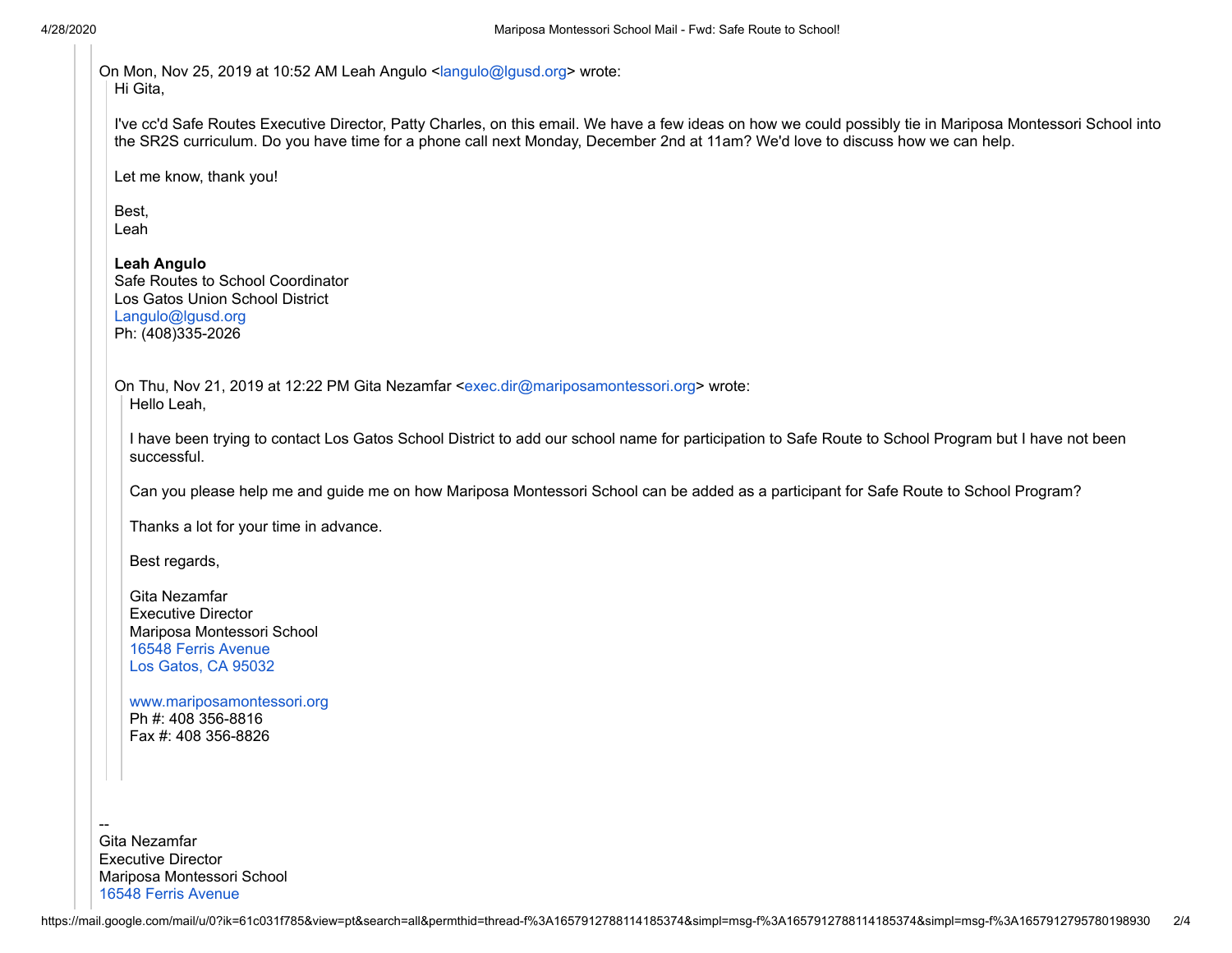[Los Gatos, CA 95032](https://www.google.com/maps/search/16548+Ferris+Avenue+Los+Gatos,+CA+95032?entry=gmail&source=g)

## [www.mariposamontessori.org](http://www.mariposamontessori.org/) Ph #: 408 356-8816 Fax #: 408 356-8826

-- Gita Nezamfar Executive Director Mariposa Montessori School [16548 Ferris Avenue](https://www.google.com/maps/search/16548+Ferris+Avenue+Los+Gatos,+CA+95032?entry=gmail&source=g) [Los Gatos, CA 95032](https://www.google.com/maps/search/16548+Ferris+Avenue+Los+Gatos,+CA+95032?entry=gmail&source=g)

[www.mariposamontessori.org](http://www.mariposamontessori.org/) Ph #: 408 356-8816 Fax #: 408 356-8826

-- Gita Nezamfar Executive Director Mariposa Montessori School [16548 Ferris Avenue](https://www.google.com/maps/search/16548+Ferris+Avenue+Los+Gatos,+CA+95032?entry=gmail&source=g) [Los Gatos, CA 95032](https://www.google.com/maps/search/16548+Ferris+Avenue+Los+Gatos,+CA+95032?entry=gmail&source=g)

[www.mariposamontessori.org](http://www.mariposamontessori.org/) Ph #: 408 356-8816 Fax #: 408 356-8826

Gita Nezamfar <exec.dir@mariposamontessori.org>
Fri, Feb 7, 2020 at 12:54 PM To: Elizabeth Jourdin <bod@mariposamontessori.org>

---------- Forwarded message --------- From: Leah Angulo [<langulo@lgusd.org](mailto:langulo@lgusd.org)> Date: Fri, Feb 7, 2020 at 12:21 PM Subject: Re: Safe Route to School! To: Gita Nezamfar <[exec.dir@mariposamontessori.org>](mailto:exec.dir@mariposamontessori.org)